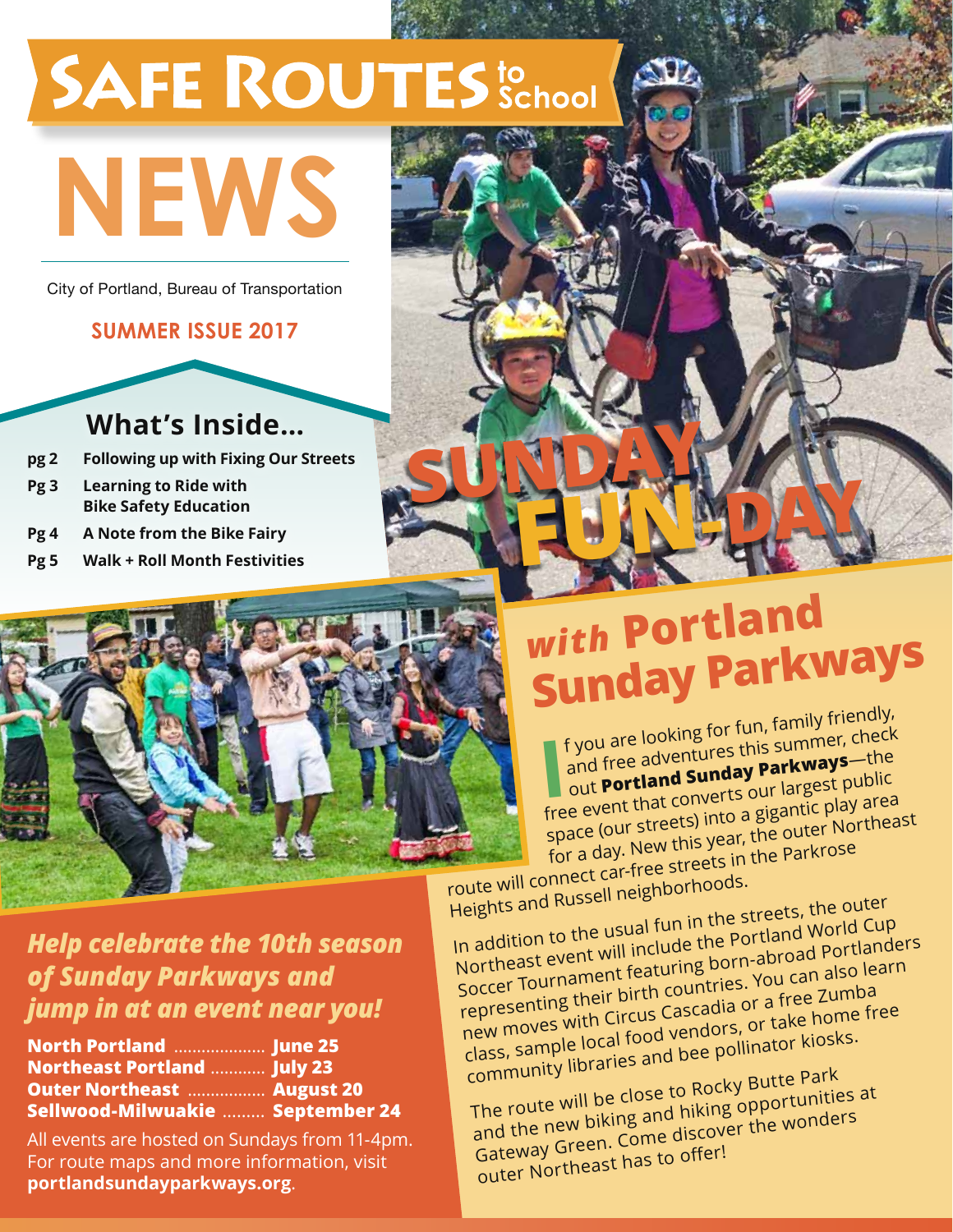## **Have Fun. Be Safe.**

## **Following up with Fixing Our Streets**

Safe Routes to School (SRTS) has been busy<br>talking to families about their walking and<br>biking routes to school and any safety concelleng the way. Our team held nine onen bouses talking to families about their walking and biking routes to school and any safety concerns along the way. Our team held nine open houses in Portland Public Schools and Parkrose School Districts. In David Douglas, Centennial and Reynolds School Districts we are working with individual schools to gather similar input from families. The input we have and will receive is informing how PBOT will spend \$8 million dollars to improve transportation safety around schools.

In the coming months, the Safe Routes team will be working with our Stakeholder Advisory Committee and consultants to use the public input collected this spring in developing a priority list of projects and a strategic plan for the overall SRTS program. We will be looking for feedback on priority routes in Fall 2017 and starting to put in safety projects in Spring 2018.

Check out saferoutesportland.org for more information. For questions, contact **saferoutes@portlandoregon.gov** or 503-823-5358.



## **What Is Your Number One Traffic Safety Concern?**

#### **Here's what Portland parents have to say:**

- 17%  **In areas with a more complete** street grid, the most stressful part of getting to school was navigating narrow streets around schools and interacting with parent vehicles dropping off their kids
	- In areas with less complete networks, the lack of sidewalks and safe walking paths was a prevailing concern
- In Portland neighborhoods that don't have a typical grid, many students and parents rely on trails, paths or informal easements to safely access schools
- In east Portland, parents see unimproved streets as an opportunity to create routes with infrastructure more geared to walking and bicycling

SAFE ROUTES TO SCHOOL  $\left(\begin{matrix} \mathbb{C}^n \\ \mathbb{C}^n \end{matrix}\right)$   $\left[\begin{matrix} \mathbb{C}^n \\ \mathbb{C}^n \end{matrix}\right]$   $\left[\begin{matrix} \mathbb{C}^n \\ \mathbb{C}^n \end{matrix}\right]$   $\left[\begin{matrix} \mathbb{C}^n \\ \mathbb{C}^n \end{matrix}\right]$   $\left[\begin{matrix} \mathbb{C}^n \\ \mathbb{C}^n \end{matrix}\right]$ Sponsoring Partners











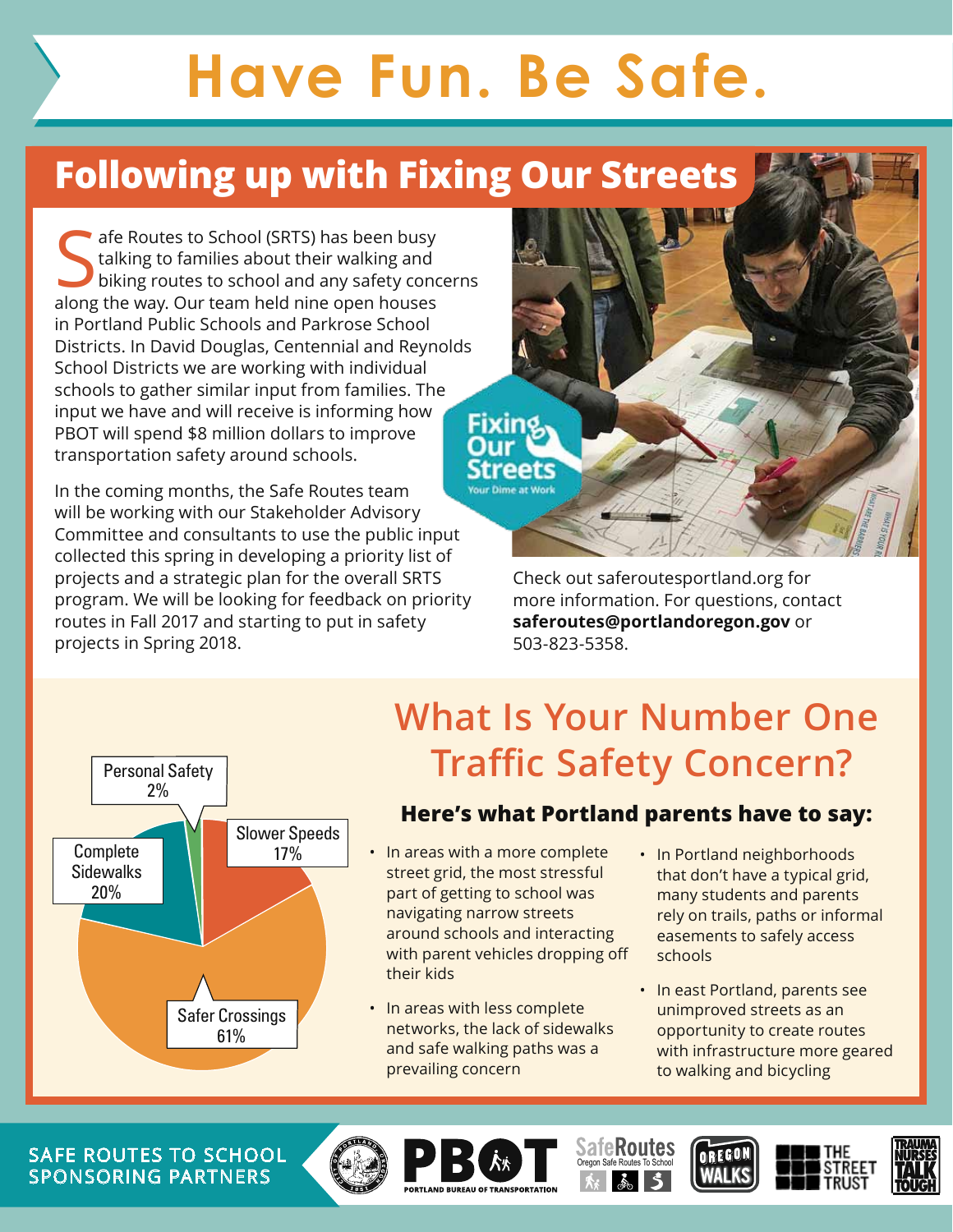## **Grow Healthy. Get There.**

### **Learning to Ride with Bike Safety Education**

uis, a fifth grader at Martin Luther King Jr. Scho<br>came to Bike Safety Education (BSE) not knowir<br>how to ride a two-wheel bike. He had very limit<br>exposure to bikes before the course, and had never uis, a fifth grader at Martin Luther King Jr. School, came to Bike Safety Education (BSE) not knowing how to ride a two-wheel bike. He had very limited considered himself a cyclist.

His parents had tried teaching him to ride, but he fell and got discouraged. They were nervous how he would do in BSE, but Luis came with a positive attitude, saying this was "a new chance" after trying biking in the past. As is typical with many BSE students, Luis learned to ride over a few days and went on a five-mile community ride with his class the last day of the program.

Luis' parents are happy to see he is now getting out of the house and being more active. His new interest in bikes has become a way to explore and engage with his community. He even taught his younger sister, Ixtzali, how to ride her own bike. They now ride together in a church parking lot across from their home. Luis sees himself riding a bike to school in the future.

The process of learning and succeeding in BSE can also be an enormous boost to student self-esteem. Ms. Johnson, Luis' teacher, says has a new sense of confidence, making eye contact and smiling more. "I don't know if I had seen him smile before Bike Safety," she said.

*Thanks to William, Bike Safety educator at The Street Trust, for the article!*



### *Engineering: New Crosswalks*

n improved crossing at SE Pine Street and 16th Avenue helps connect students and families to Buckman Elementary School.



















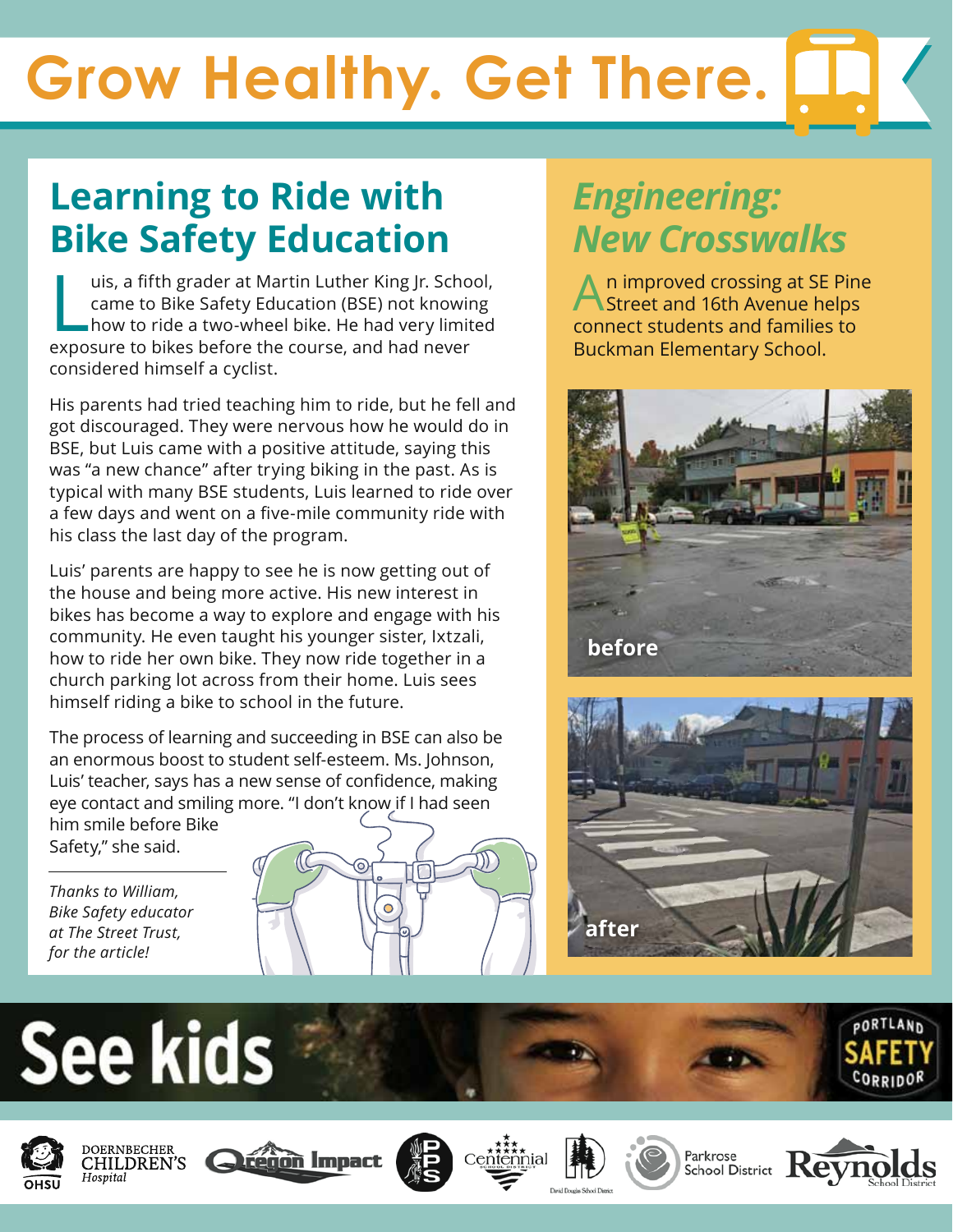

Safe Routes to School 1120 SW 5th Avenue, Room 800 Portland, OR 97204



## **SAFE ROUTES SChool**

#### **Our Vision**

That all students and families can choose active transportation as a safe, convenient, accessible and desirable option for getting to and from school and around their neighborhoods.

#### **saferoutesportland.org**

Printed on recycled paper.

The City of Portland complies with all non□discrimination, Civil Rights laws including Civil Rights Title VI and ADA Title II. To help ensure equal access to City programs, services and activities, the City of Portland will reasonably modify policies/procedures and provide auxiliary aids/services to persons with disabilities. Call 503-823-5185, email saferoutes@portlandoregon.gov, TTY 503-823-6868 or Oregon Relay Service: 711 with such requests.

## **SAFE ROUTES** School



City of Portland Bureau of Transportation

**summer Issue 2017**

*Timbers' Jake Gleeson joined Scott School and Oregon Walks for a community walk.*



*Walking School Bus turnout.*



*Students got moving with their SmartTrips to School materials.*